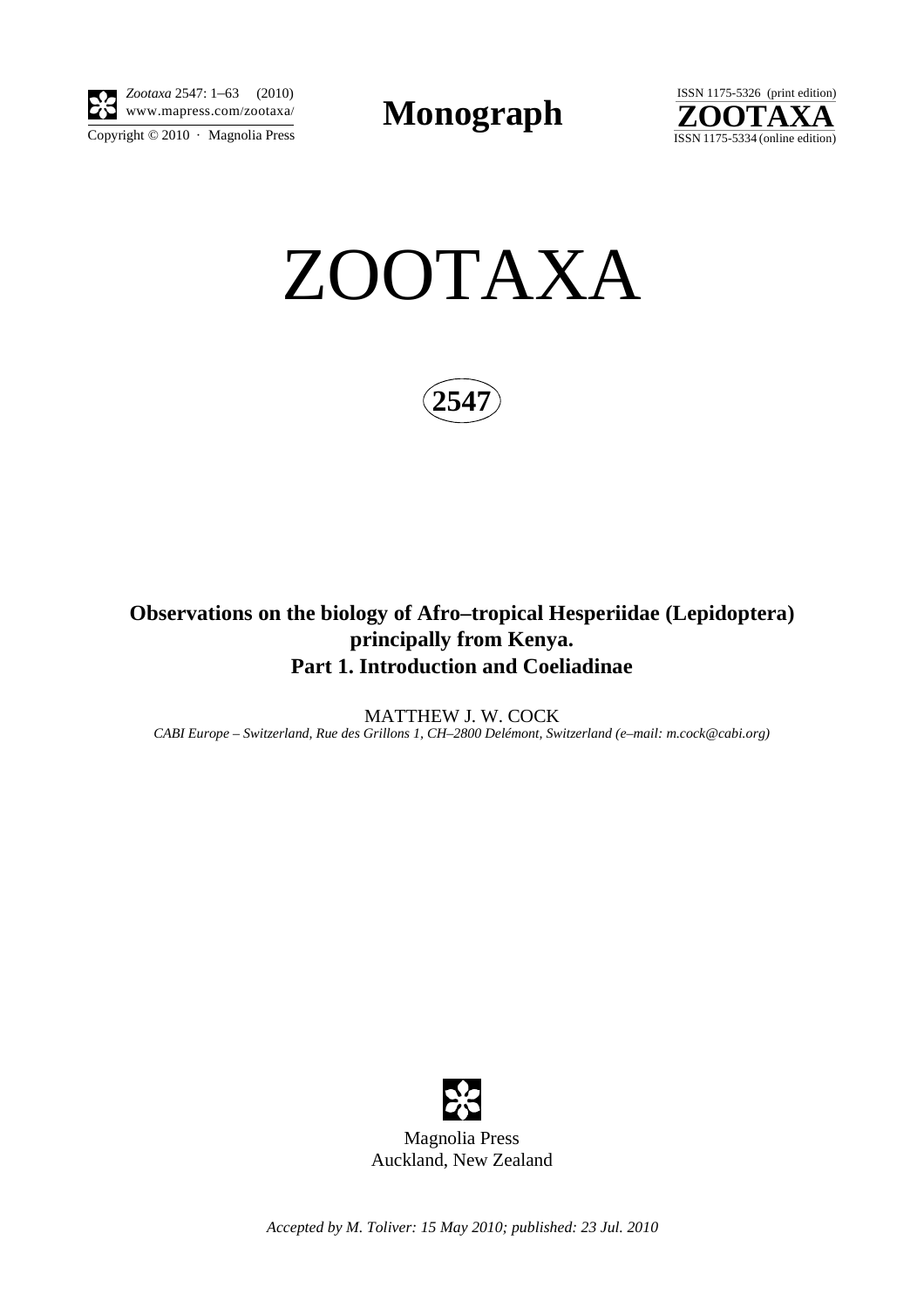## MATTHEW J. W. COCK

**Observations on the biology of Afro–tropical Hesperiidae (Lepidoptera) principally from Kenya. Part 1. Introduction and Coeliadinae**

(*Zootaxa* 2547)

63 pp.; 30 cm.

23 July 2010

ISBN 978-1-86977-553-7 (paperback)

ISBN 978-1-86977-554-4 (Online edition)

FIRST PUBLISHED IN 2010 BY Magnolia Press P.O. Box 41-383 Auckland 1346 New Zealand e-mail: zootaxa@mapress.com http://www.mapress.com/zootaxa/

© 2010 Magnolia Press

All rights reserved.

No part of this publication may be reproduced, stored, transmitted or disseminated, in any form, or by any means, without prior written permission from the publisher, to whom all requests to reproduce copyright material should be directed in writing.

This authorization does not extend to any other kind of copying, by any means, in any form, and for any purpose other than private research use.

ISSN 1175-5326 (Print edition) ISSN 1175-5334 (Online edition)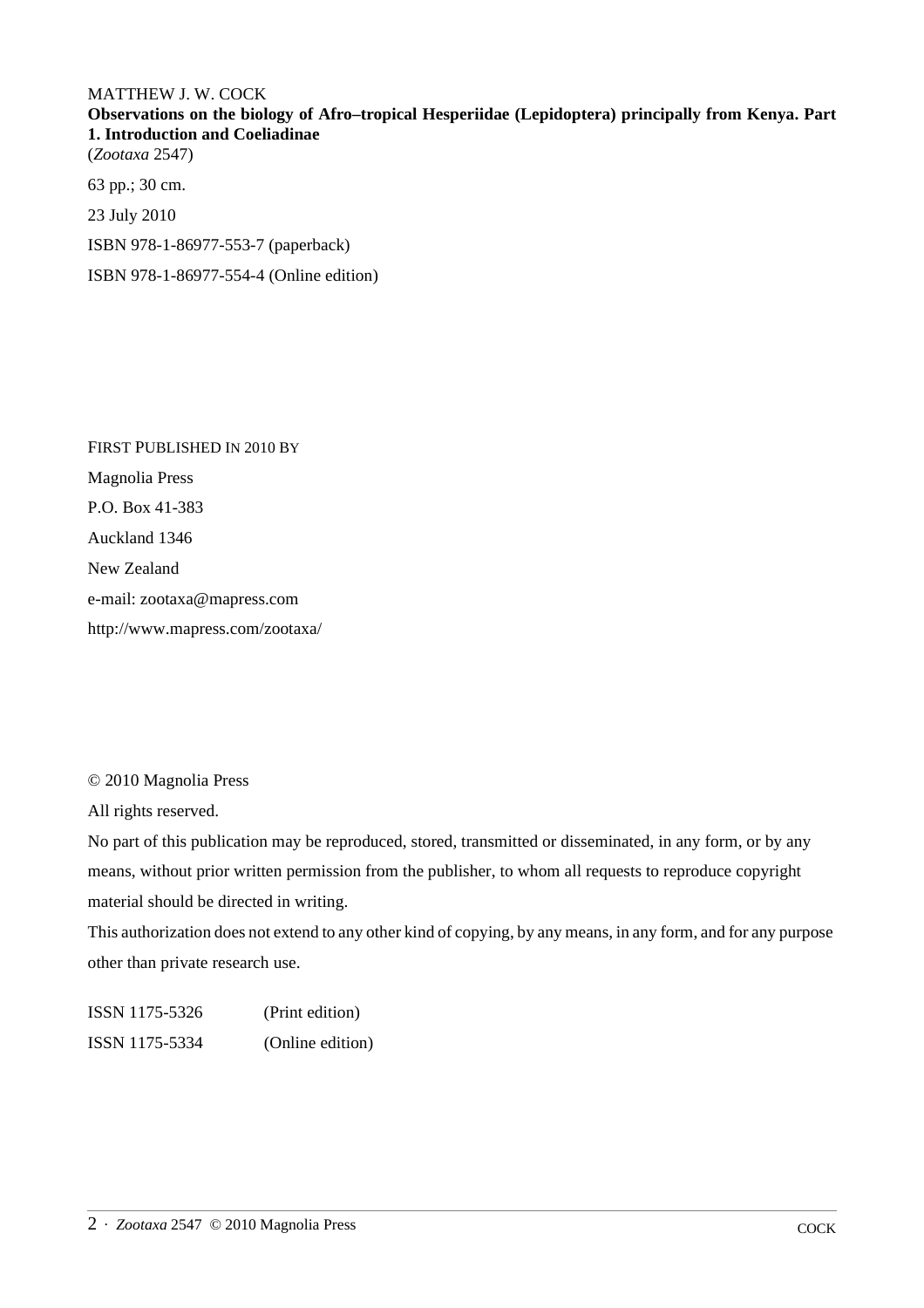### **Table of contents**

#### Abstract

Partial life histories for eight Afro-tropical Coeliadinae are described and illustrated: *Pyrrhochalcia iphis* (Drury) (Côte d'Ivoire), Pyrrhiades lucagus (Cramer) (Ghana), P. anchises anchises (Gerstaecker) (Kenya), Coeliades chalybe chalybe (Westwood) (Côte d'Ivoire), C. forestan forestan (Stoll) (Kenya), C. pisistratus (Fabricius) (Kenya), C. sejuncta (Mabille & Vuillot) (Kenya), C. kenya Evans stat. rev. (Kenya). Descriptions of a further six species or subspecies are provided from the literature: P. anchises jucunda (Butler) (Oman), P. aeschylus (Plötz) (Republic of Guinea), P. pansa (Hewitson) (Réunion), C. bixana Evans (Democratic Republic of the Congo), C. libeon (Druce) (Democratic Republic of the Congo), C. keithloa (Wallengren) (South Africa), C. lorenzo Evans stat. rev. (South Africa). Unpublished photographs provided by T.C.E. Congdon illustrate early stages of C. sp. probably fervida (Butler) and C. rama Evans (Madagascar). Notes based on museum material are presented for C. ramanatek (Boisduval). Generalisations are made for the subfamily in Africa and the implications for generic groupings in the subfamily are considered. All except C. libeon are known